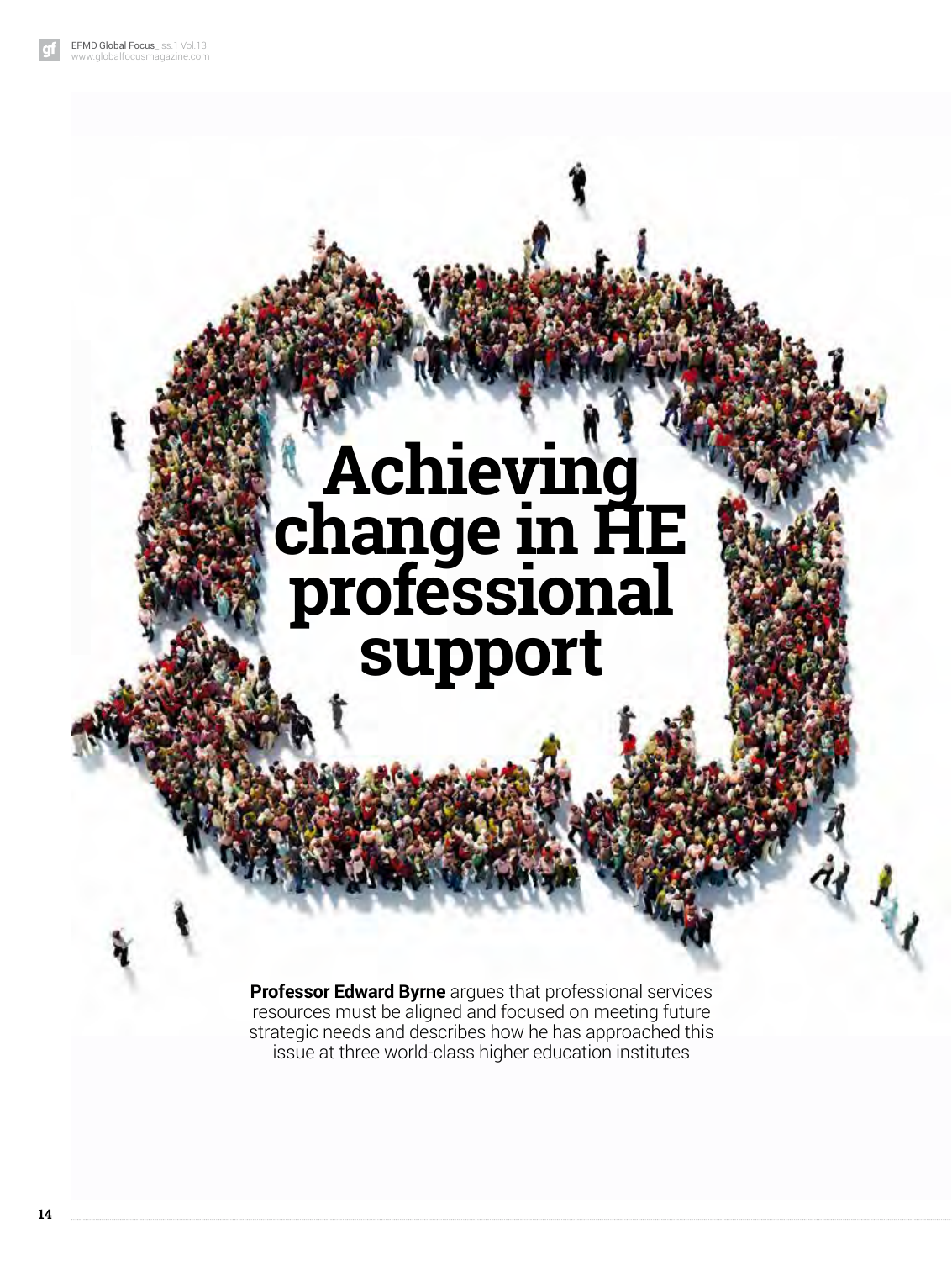### $\mathbf{u}_n$

*The changing context the higher education sector finds itself in demands that universities adapt and strengthen the way in which we work together. Raising our game does not mean "do more of what you're doing". It means changing aspects of what we are doing as the world changes around us*

At King's College London our core mission<br>
Statement is "to make the world a better place". A grand aim, indeed, and a grand challenge in these troubled times for the world. But universities have enormous potential to make a positive difference; we are intrinsically in the business of shaping the future, through the graduates we prepare and the ideas we produce.

Expectations about what universities should deliver are rising, technology is changing, funding is becoming more complex and challenging to secure and the world of work is set to undergo tremendous transformation.

The changing context the higher education sector finds itself in demands that universities adapt and strengthen the way in which we work together. Raising our game does not mean "do more of what you're doing". It means changing aspects of what we are doing as the world changes around us.

Transforming professional support services to adapt to evolving student, academic, partners and societal expectations is a significant part of this change. Change can be an intimidating word in particular contexts – not just for employees but to the leaders charged with being change makers.

We must change the way we operate as the growth of higher education continues apace; we must respond to the growing view that universities need to become better at working with industry and less reliant on the public purse in terms of funding world-class research and underpinning the facilities it requires.

We are expected not only to advance the frontiers of knowledge but play a role in generating tangible social and economic benefits. In short, we are not going to be left to our own devices.

Indeed, I would say we never were. At times people can be slightly rose-tinted about a golden age of university autonomy and unalloyed academic freedom at the individual and institutional levels.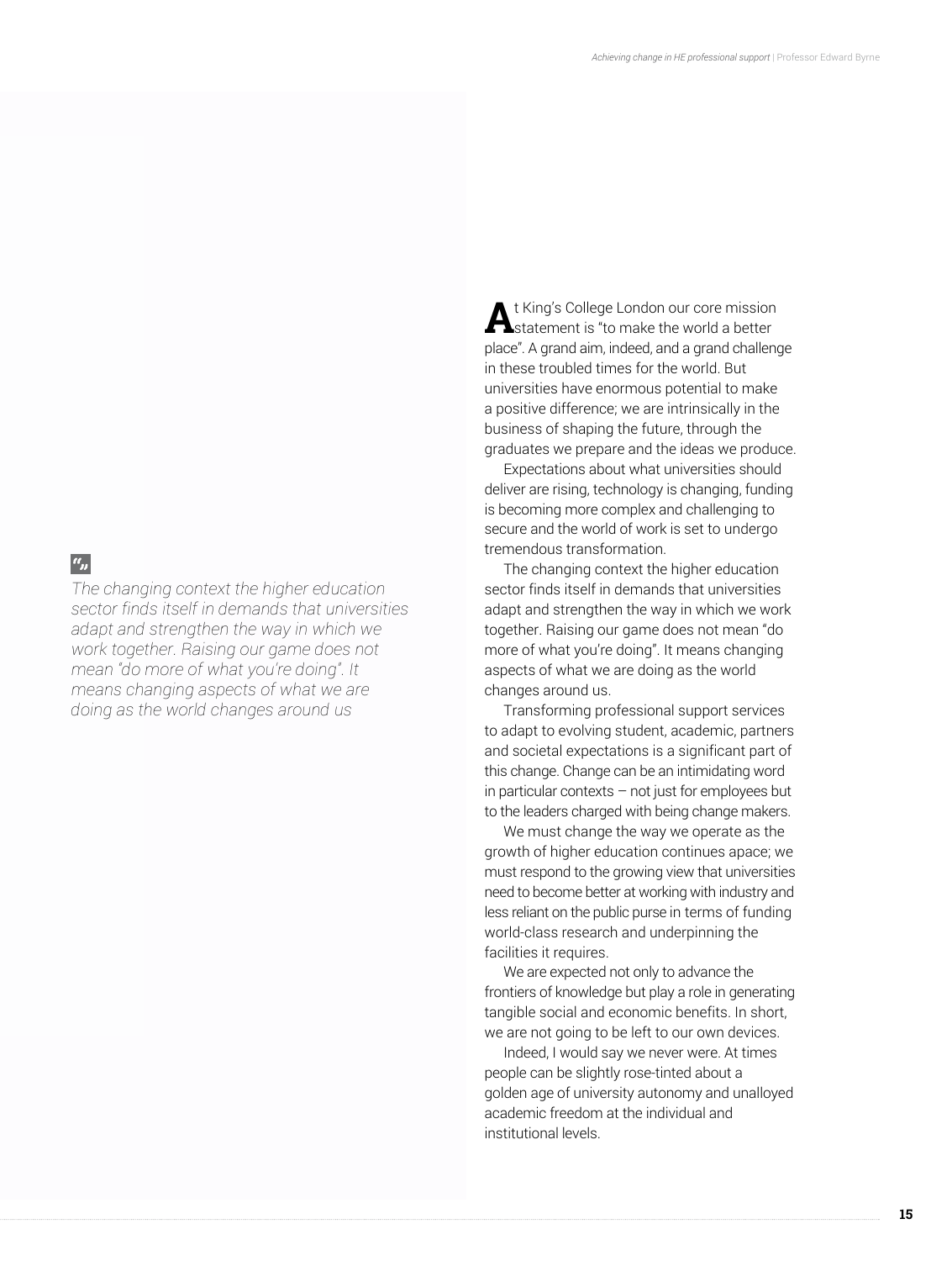The utility of a university  $-$  its purpose, its value, who accesses it, how it funds its activities and how its performance is evaluated – has become one of the most questioned areas in politics and policy making in the UK and Australia, two countries I am extremely familiar with. Indeed, in these two and in many other countries it is increasingly a subject of prominent public debate.

Broadly speaking, modern universities are now large financial concerns and expensive places to run. Institutions such as my own will be at or be nearing the £1 billion annual budget mark within five to 10 years. In England, we also have a big regulatory landscape to comply with and very sizeable human resource footprints covering everything from catering and finance to programme administration, external relations and data analytics.

It is crucial that professional services teams are aligned and focused on meeting future strategic needs and are efficiently deployed and evaluated. No matter how good your educators and researchers are if you have a dysfunctional, immature professional services base, you certainly will not thrive and are likely over time to decline. And you certainly will not generate the margins you need to reinvest for the long run in your facilities and new academic endeavours.

Much of my time "in the trenches" as a senior leader has been spent preparing universities to be resilient to the changing world around them, both in the UK and my native Australia, by making difficult but essential choices to change how they operate and engage with the opportunities and expectations in their surrounding environments.

These experiences, in the context of professional service change programmes, supported broader change agendas during my time as Dean of Health and Medicine at University College London; as Vice-Chancellor at Monash University; and of course my ongoing time as President and Principal at King's College London.

### $a_{jj}$

*It is crucial that professional services resources are aligned and focused on meeting future strategic needs and are efficiently deployed and evaluated. No matter how good your educators and researchers are if you have a dysfunctional, immature professional services base, you certainly will not thrive and are likely over time to decline*

At all three I have faced different internal situations informed by similar external pressures. I have been privileged to play a part in the evolution of university models that allow universities to play their full role in society. In any organisation, across any sector, there can be scepticism and even distrust of transformation programmes. Higher education is no different, with "management speak" from on-high often the cause of real tension in university communities. Many hurdles exist in change programmes; overcoming them can sometimes be a painful experience.

However, I believe it is a fundamentally worthwhile experience and journey, so as well as briefly examining how to overcome these hurdles I want to look at the impact on staff and students that positive change can drive.

At UCL, the Faculty of Biomedical Sciences faced structural challenges following the amalgamation of three medical schools and five postgraduate institutes in the early 2000s. My job as Dean was to take a faculty that was a product of many decades of responding to changing incentives and behaviours in a publicsector market and ensure it was a faculty in practice as well as name.

It inherited teams across different schools and institutes who handled the same tasks in very different ways and in some cases duplicated activity needlessly.

# £1bn

Broadly speaking, modern universities are now large fnancial concerns and expensive places to run. Institutions will be at or be nearing the £1 billion annual budget mark within five to 10 years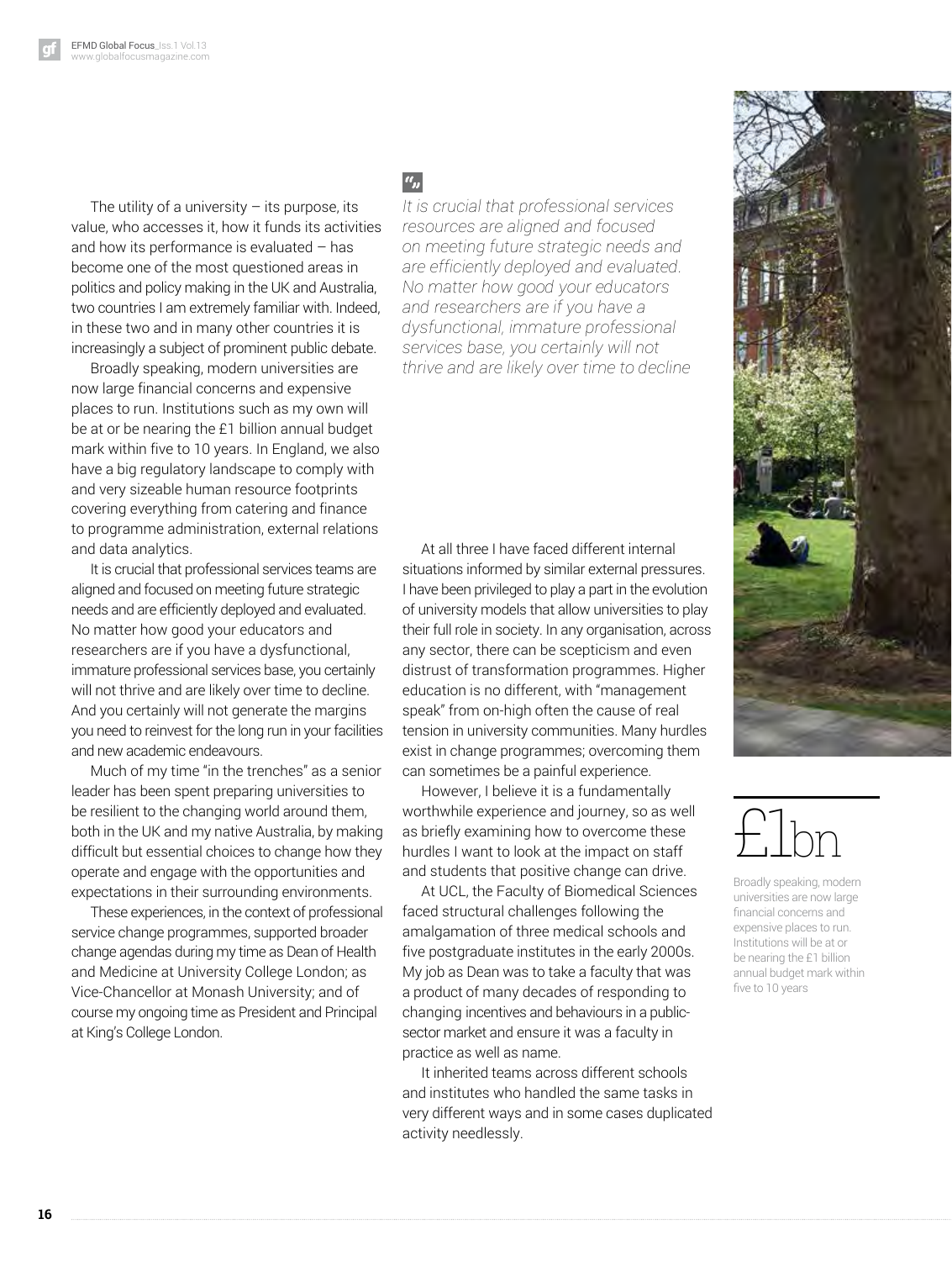



The process succeeded for four main reasons: First, its aims were clear (and clearly communicated) and it tackled a range of real, commonly identified problems.

Second, it had the clear, unambiguous and active support of the Faculty Dean and the UCL Chief Operating Officer, who personally sat on the review management group, assuaged concerns of colleagues in the central support services directorates and marshalled support for the change there.

Third the overseeing process struck the right balance between staff ownership and senior management ownership. It was made clear from the outset that the review was not a job-cutting exercise but neither did it guarantee the retention of all roles in their current form.

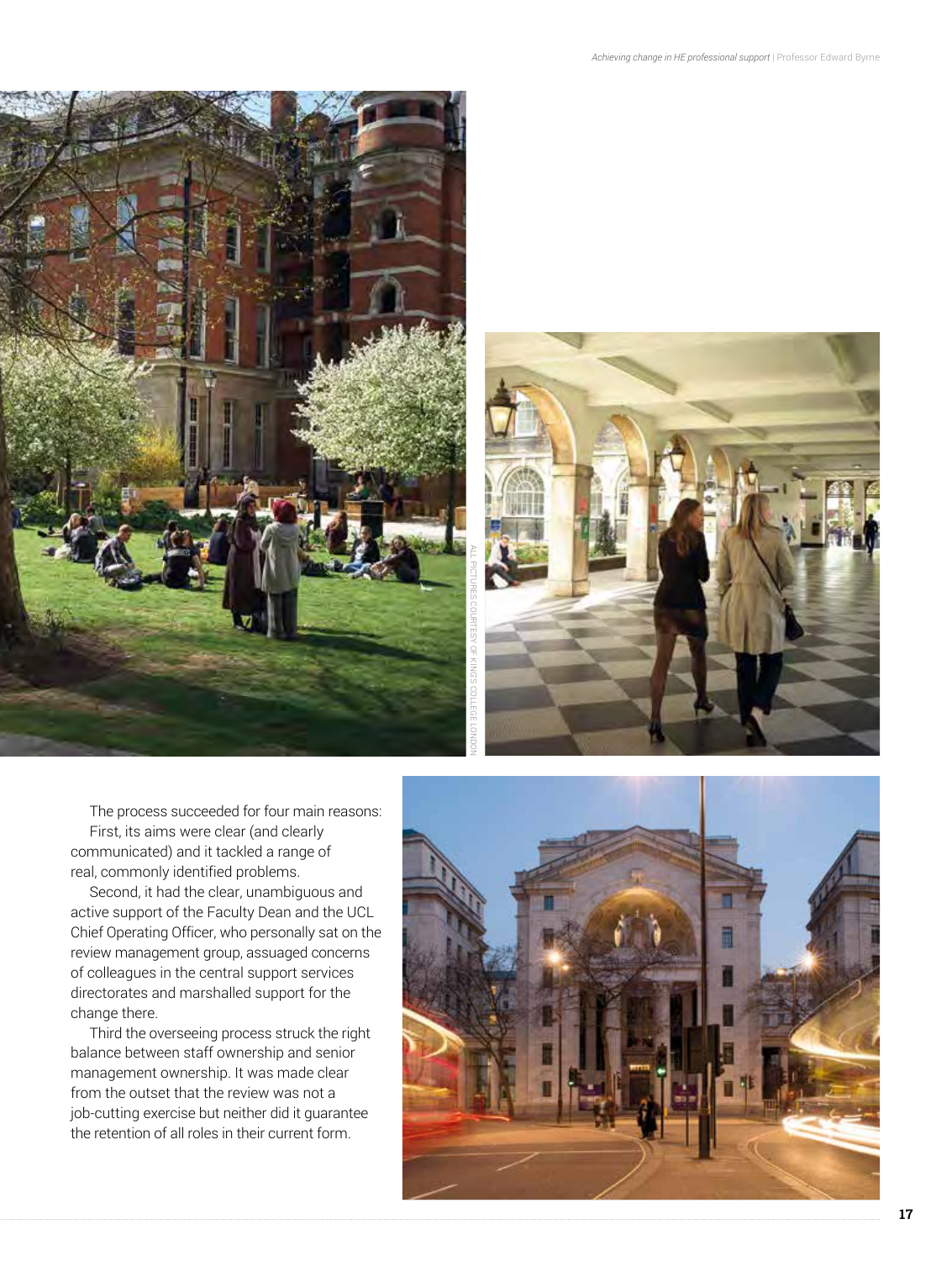qf





In staff number control, new rigorous controls and central tracking, combined with senior function leadership signing off all contract adjustments, led to a 33% reduction in normalised operations cost between 2012 and 2017